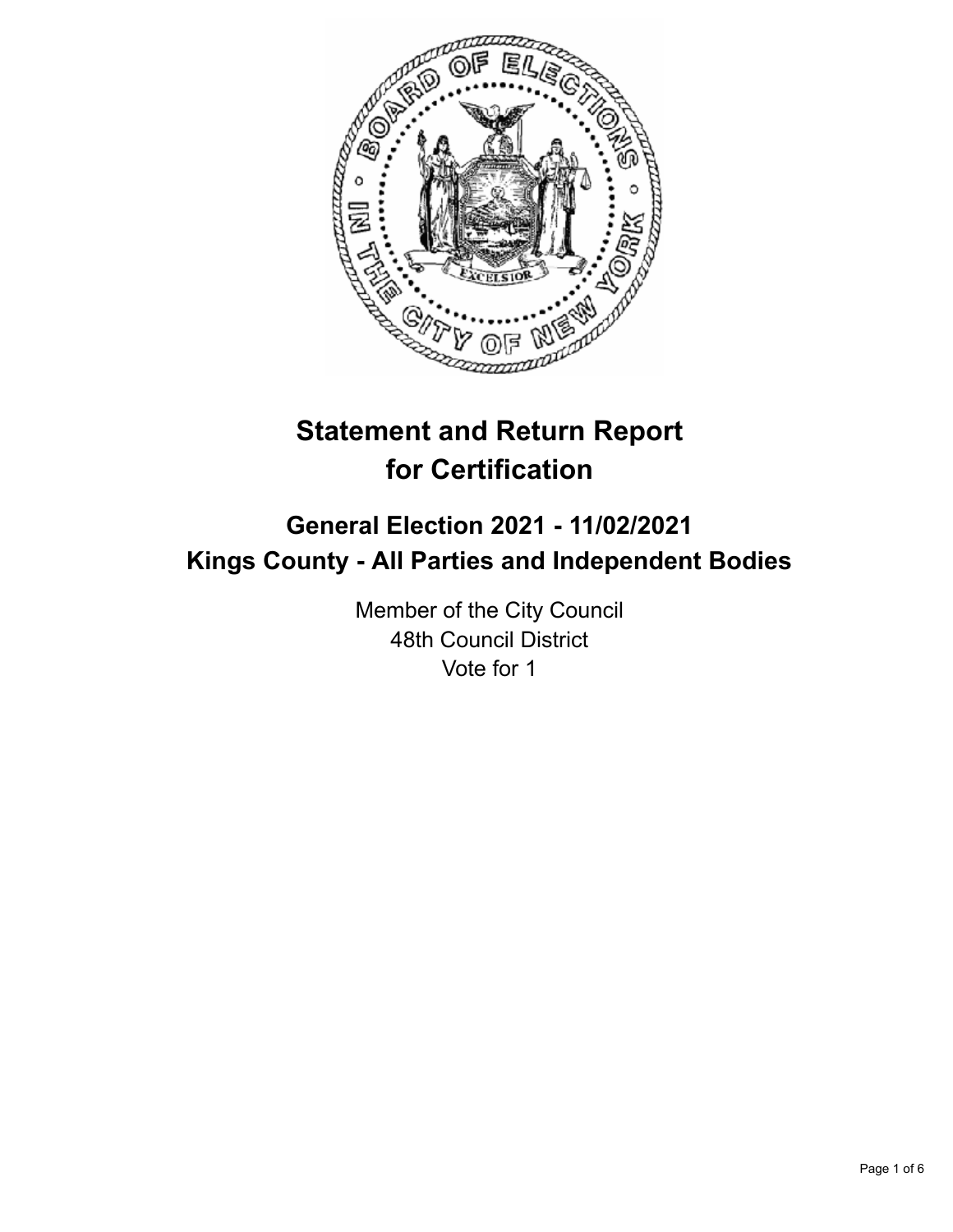

### **Assembly District 41**

| <b>PUBLIC COUNTER</b>                                    | 7,650 |
|----------------------------------------------------------|-------|
| <b>MANUALLY COUNTED EMERGENCY</b>                        |       |
| ABSENTEE / MILITARY                                      | 501   |
| <b>AFFIDAVIT</b>                                         | 49    |
| <b>Total Ballots</b>                                     | 8,201 |
| Less - Inapplicable Federal/Special Presidential Ballots | 0     |
| <b>Total Applicable Ballots</b>                          | 8,201 |
| STEVEN SAPERSTEIN (DEMOCRATIC)                           | 3,139 |
| INNA VERNIKOV (REPUBLICAN)                               | 4,507 |
| INNA VERNIKOV (CONSERVATIVE/CENTRIST)                    | 273   |
| AMBER ADLER (WRITE-IN)                                   |       |
| ANTHONY SWEENY (WRITE-IN)                                | 1     |
| BENSIIN BORUKHOR (WRITE-IN)                              | 1     |
| PHILLIP J ADAMS (WRITE-IN)                               | 1     |
| RITA FEVER (WRITE-IN)                                    | 1     |
| SAM AMBOSH (WRITE-IN)                                    | 1     |
| STEPHEN EPSTEIN (WRITE-IN)                               | 1     |
| UNATTRIBUTABLE WRITE-IN (WRITE-IN)                       | 8     |
| <b>Total Votes</b>                                       | 7,934 |
| Unrecorded                                               | 267   |

### **Assembly District 42**

| PUBLIC COUNTER                                           | 468 |
|----------------------------------------------------------|-----|
| <b>MANUALLY COUNTED EMERGENCY</b>                        | 0   |
| ABSENTEE / MILITARY                                      | 43  |
| AFFIDAVIT                                                | 3   |
| <b>Total Ballots</b>                                     | 514 |
| Less - Inapplicable Federal/Special Presidential Ballots | 0   |
| <b>Total Applicable Ballots</b>                          | 514 |
| STEVEN SAPERSTEIN (DEMOCRATIC)                           | 200 |
| INNA VERNIKOV (REPUBLICAN)                               | 281 |
| INNA VERNIKOV (CONSERVATIVE/CENTRIST)                    | 22  |
| <b>GAIL BREWER (WRITE-IN)</b>                            |     |
| THOMAS TREMBERGER (WRITE-IN)                             | 1   |
| YOCHONON TWERSKY (WRITE-IN)                              |     |
| <b>Total Votes</b>                                       | 506 |
| Unrecorded                                               | 8   |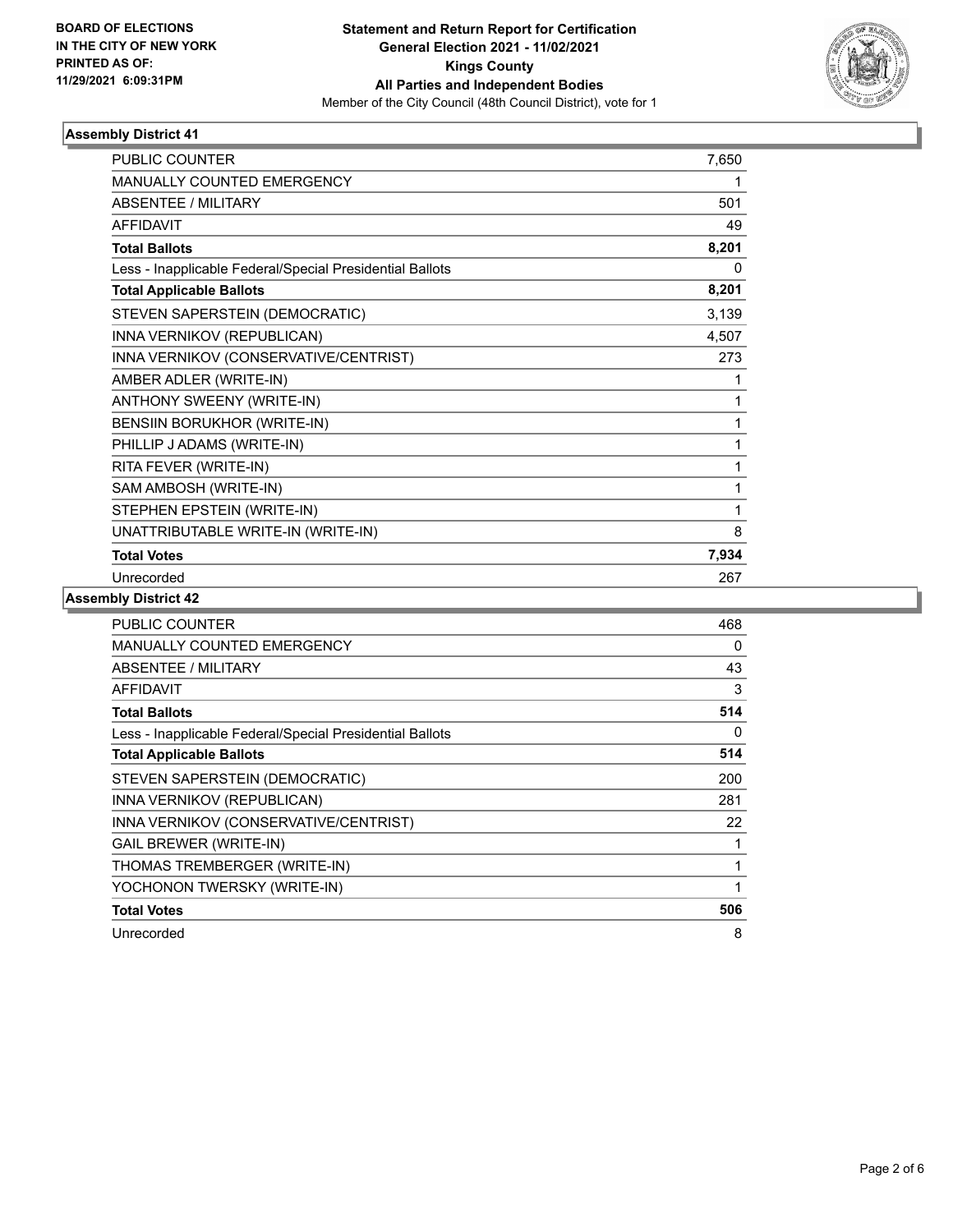

### **Assembly District 45**

| <b>PUBLIC COUNTER</b>                                    | 8,683        |
|----------------------------------------------------------|--------------|
| MANUALLY COUNTED EMERGENCY                               | 0            |
| <b>ABSENTEE / MILITARY</b>                               | 562          |
| <b>AFFIDAVIT</b>                                         | 51           |
| <b>Total Ballots</b>                                     | 9,296        |
| Less - Inapplicable Federal/Special Presidential Ballots | 0            |
| <b>Total Applicable Ballots</b>                          | 9,296        |
| STEVEN SAPERSTEIN (DEMOCRATIC)                           | 3,494        |
| INNA VERNIKOV (REPUBLICAN)                               | 5,100        |
| INNA VERNIKOV (CONSERVATIVE/CENTRIST)                    | 370          |
| AMBER ADLER (WRITE-IN)                                   | 1            |
| B. NYOMIN BENDEL (WRITE-IN)                              | 1            |
| BERISH BRAUNSTEIN (WRITE-IN)                             | 1            |
| <b>BILBO BAGGINS (WRITE-IN)</b>                          | 1            |
| DAVID GREENFEILD (WRITE-IN)                              | $\mathbf 1$  |
| MALIHA MANNAN (WRITE-IN)                                 | 1            |
| MARIYA MARKH (WRITE-IN)                                  | 3            |
| MARTIN KAHAN (WRITE-IN)                                  | 1            |
| NAOMI LEHNER (WRITE-IN)                                  | 1            |
| NEDZEYA ORGAT (WRITE-IN)                                 | $\mathbf{1}$ |
| SARI SETTON (WRITE-IN)                                   | 1            |
| TONY BOGOAN (WRITE-IN)                                   | 1            |
| TY SMITH (WRITE-IN)                                      | 1            |
| UNATTRIBUTABLE WRITE-IN (WRITE-IN)                       | 10           |
| <b>Total Votes</b>                                       | 8,989        |
| Unrecorded                                               | 307          |

### **Assembly District 46**

| PUBLIC COUNTER                                           | 3,204    |
|----------------------------------------------------------|----------|
| <b>MANUALLY COUNTED EMERGENCY</b>                        | 0        |
| ABSENTEE / MILITARY                                      | 180      |
| <b>AFFIDAVIT</b>                                         | 27       |
| <b>Total Ballots</b>                                     | 3,411    |
| Less - Inapplicable Federal/Special Presidential Ballots | $\Omega$ |
| <b>Total Applicable Ballots</b>                          | 3,411    |
| STEVEN SAPERSTEIN (DEMOCRATIC)                           | 1,050    |
| INNA VERNIKOV (REPUBLICAN)                               | 2,118    |
| INNA VERNIKOV (CONSERVATIVE/CENTRIST)                    | 94       |
| EDDIE MARK (WRITE-IN)                                    | 1        |
| UNATTRIBUTABLE WRITE-IN (WRITE-IN)                       | 5        |
| <b>Total Votes</b>                                       | 3,268    |
| Unrecorded                                               | 143      |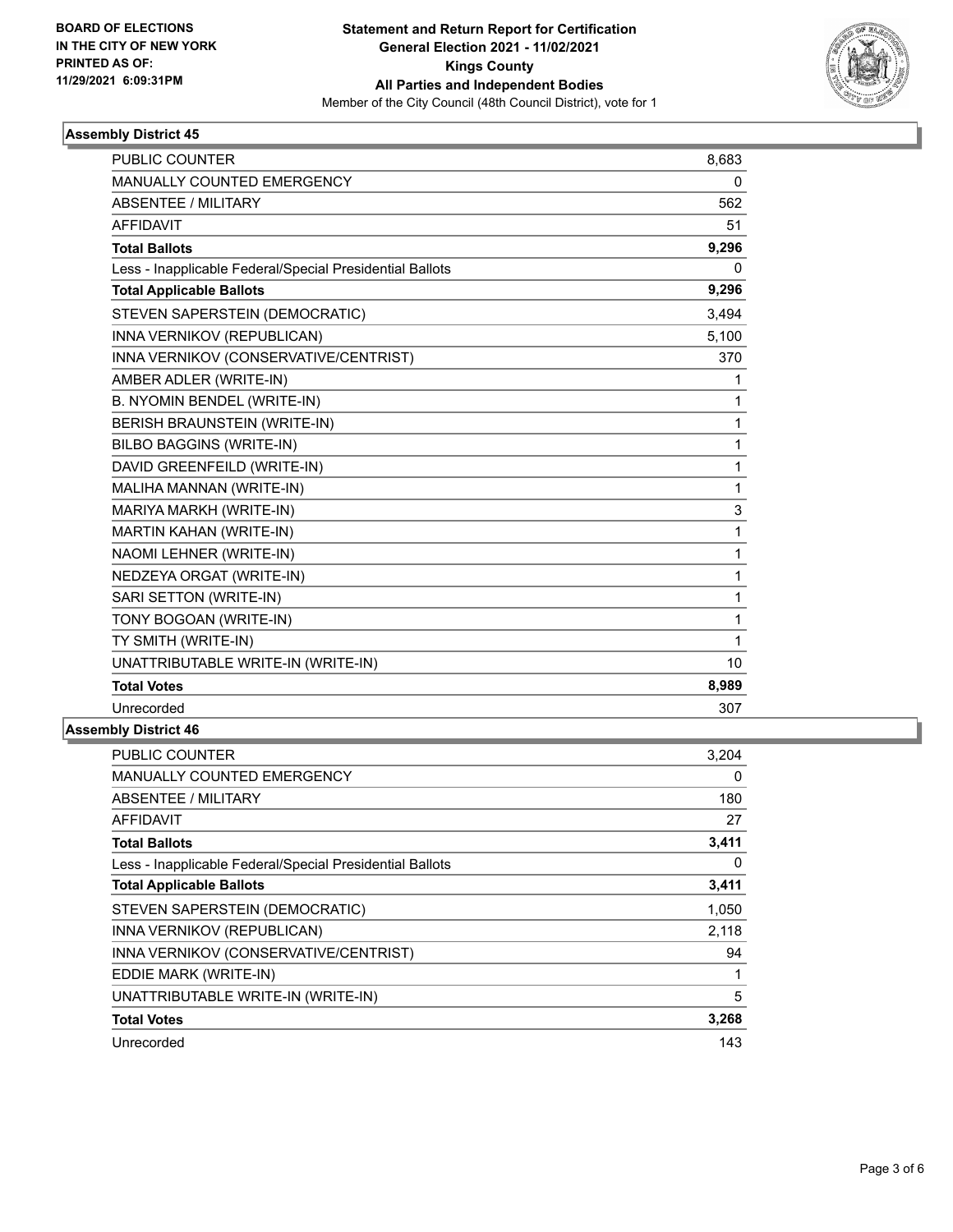

### **Assembly District 48**

| PUBLIC COUNTER                                           | 326 |
|----------------------------------------------------------|-----|
| <b>MANUALLY COUNTED EMERGENCY</b>                        | 0   |
| ABSENTEE / MILITARY                                      | 22  |
| AFFIDAVIT                                                | 3   |
| <b>Total Ballots</b>                                     | 351 |
| Less - Inapplicable Federal/Special Presidential Ballots | 0   |
| <b>Total Applicable Ballots</b>                          | 351 |
| STEVEN SAPERSTEIN (DEMOCRATIC)                           | 144 |
| INNA VERNIKOV (REPUBLICAN)                               | 183 |
| INNA VERNIKOV (CONSERVATIVE/CENTRIST)                    | 13  |
| DAVID SANDLER (WRITE-IN)                                 |     |
| UNATTRIBUTABLE WRITE-IN (WRITE-IN)                       |     |
| <b>Total Votes</b>                                       | 342 |
| Unrecorded                                               | 9   |

### **Assembly District 59**

| 5        |
|----------|
| 0        |
| 8        |
| $\Omega$ |
| 13       |
| 0        |
| 13       |
| 11       |
|          |
|          |
| 13       |
|          |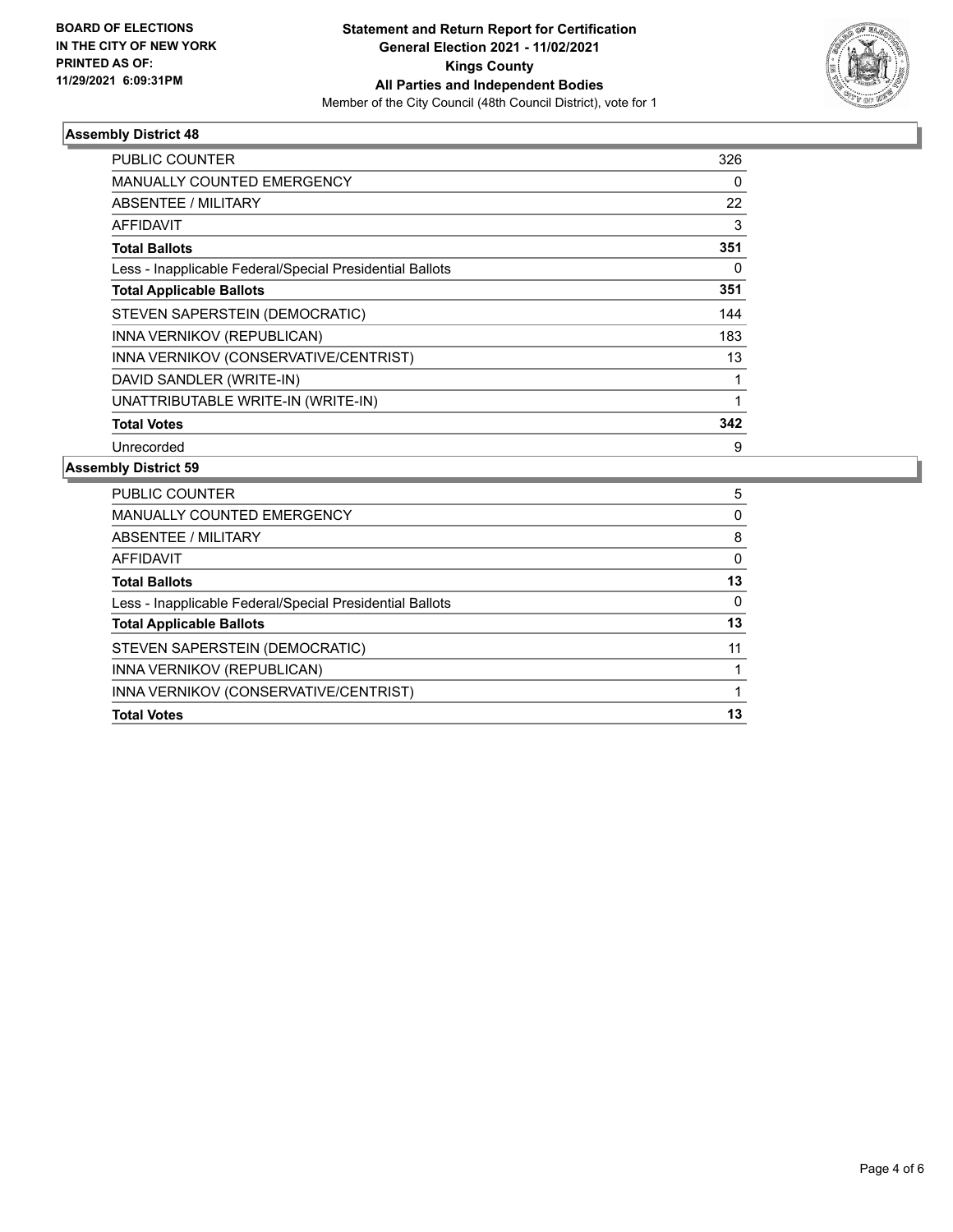

### **Total for Member of the City Council (48th Council District) - Kings County**

| PUBLIC COUNTER                                           | 20,336 |
|----------------------------------------------------------|--------|
| <b>MANUALLY COUNTED EMERGENCY</b>                        | 1      |
| ABSENTEE / MILITARY                                      | 1,316  |
| <b>AFFIDAVIT</b>                                         | 133    |
| <b>Total Ballots</b>                                     | 21,786 |
| Less - Inapplicable Federal/Special Presidential Ballots | 0      |
| <b>Total Applicable Ballots</b>                          | 21,786 |
| STEVEN SAPERSTEIN (DEMOCRATIC)                           | 8,038  |
| INNA VERNIKOV (REPUBLICAN)                               | 12,190 |
| INNA VERNIKOV (CONSERVATIVE/CENTRIST)                    | 773    |
| AMBER ADLER (WRITE-IN)                                   | 2      |
| ANTHONY SWEENY (WRITE-IN)                                | 1      |
| B. NYOMIN BENDEL (WRITE-IN)                              | 1      |
| BENSIIN BORUKHOR (WRITE-IN)                              | 1      |
| BERISH BRAUNSTEIN (WRITE-IN)                             | 1      |
| <b>BILBO BAGGINS (WRITE-IN)</b>                          | 1      |
| DAVID GREENFEILD (WRITE-IN)                              | 1      |
| DAVID SANDLER (WRITE-IN)                                 | 1      |
| EDDIE MARK (WRITE-IN)                                    | 1      |
| GAIL BREWER (WRITE-IN)                                   | 1      |
| MALIHA MANNAN (WRITE-IN)                                 | 1      |
| MARIYA MARKH (WRITE-IN)                                  | 3      |
| MARTIN KAHAN (WRITE-IN)                                  | 1      |
| NAOMI LEHNER (WRITE-IN)                                  | 1      |
| NEDZEYA ORGAT (WRITE-IN)                                 | 1      |
| PHILLIP J ADAMS (WRITE-IN)                               | 1      |
| RITA FEVER (WRITE-IN)                                    | 1      |
| SAM AMBOSH (WRITE-IN)                                    | 1      |
| SARI SETTON (WRITE-IN)                                   | 1      |
| STEPHEN EPSTEIN (WRITE-IN)                               | 1      |
| THOMAS TREMBERGER (WRITE-IN)                             | 1      |
| TONY BOGOAN (WRITE-IN)                                   | 1      |
| TY SMITH (WRITE-IN)                                      | 1      |
| UNATTRIBUTABLE WRITE-IN (WRITE-IN)                       | 24     |
| YOCHONON TWERSKY (WRITE-IN)                              | 1      |
| <b>Total Votes</b>                                       | 21,052 |
| Unrecorded                                               | 734    |